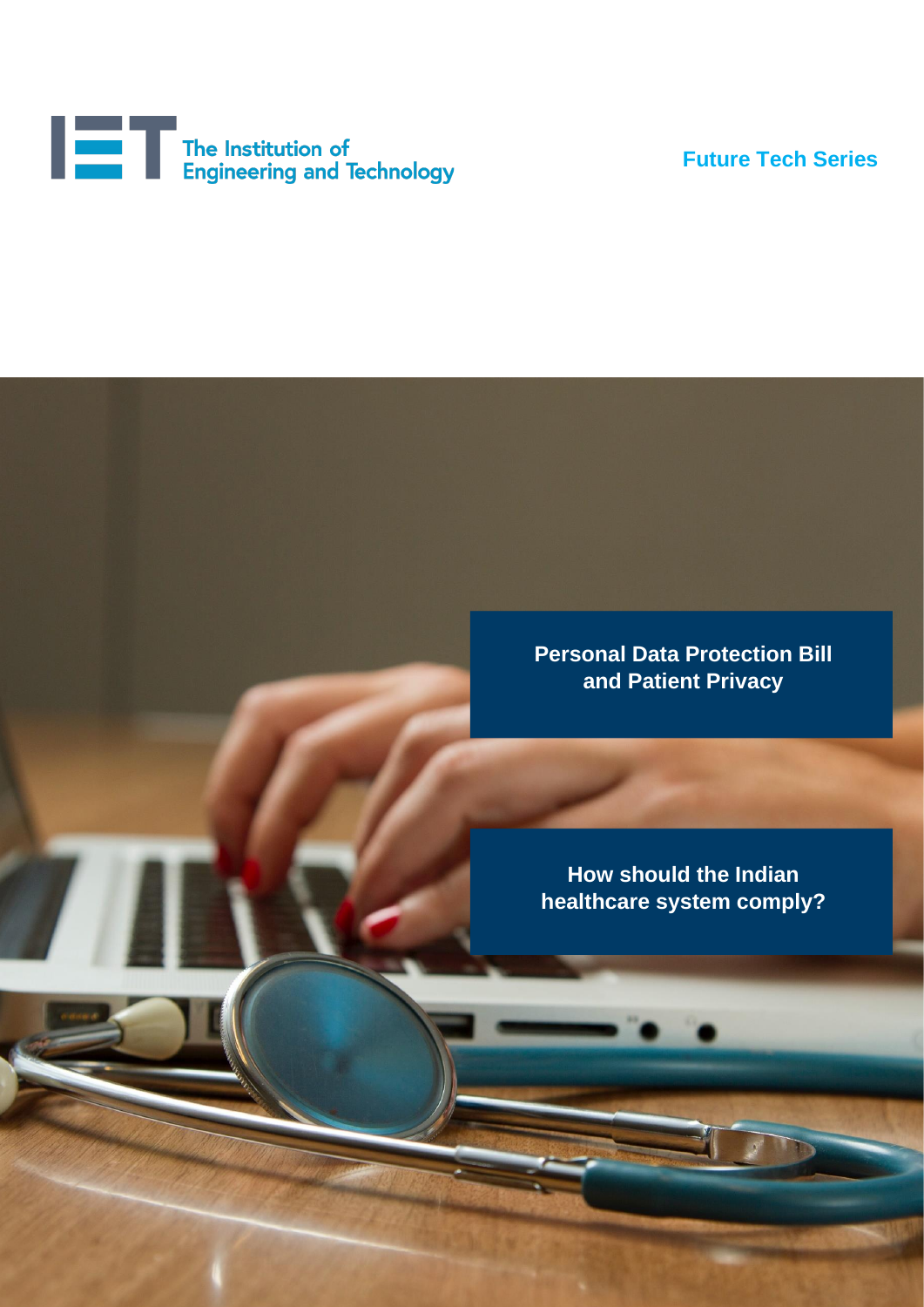

#### **The Institution of Engineering and Technology**

The IET is one of the world's largest professional societies for engineers, headquartered in the UK. Turning 150 this year, the IET works closely with industry, academia and government in its mission to engineer a better world. In line with this, the IET also has specific global initiatives around key sectors that are relevant to solving problems that impact the society at large. In India, the IET has over 13,000 members and has wide ranging activities in alignment with the overall global IET strategy that also includes sector focus in areas such as Future technologies, Future of Mobility and Transport, as well as the Future of Work. Shri Ratan Tata, Former Chairman Tata Sons, N R Narayana Murthy, Chairman Emeritus, Infosys and T V Ramachandran, President, Broadband India Forum (Ex-Resident Director, Vodafone) are Honorary Fellows of the IET.

With our members, we are driving innovation and change in the fields of engineering and technology. We research, investigate, review and analyse the industry's challenges, proposing solutions that will have a significant impact on the world for years to come.

Read more about our Future Technology focus as well as our panels here: [https://india.theiet.org/innovation](https://india.theiet.org/innovation-knowledge/)[knowledge/.](https://india.theiet.org/innovation-knowledge/) To become a volunteer and to contribute, please write to us at [sectors@theiet.in](mailto:sectors@theiet.in)

#### **Disclaimers**

This document is owned and maintained by the Institution of Engineering and Technology, India and the design of the document is © IET India 2021.

The information contained in this document should not be interpreted as representing the views of the IET, nor should it be assumed that it reflects any current or future policy. The information cannot supersede any statutory or contractual requirements or liabilities and is offered without prejudice. While the author, publisher and contributors believe that the information and guidance given in this work are correct, all parties must rely upon their own skill and judgement when making use of them. Neither the author nor the publishers assume any liability to anyone for any loss or damage caused by an error or omission in the work, whether such error or omission is the result of negligence or any other cause. Where reference is made to legislation it is not considered as legal advice. Any and all such liability is disclaimed.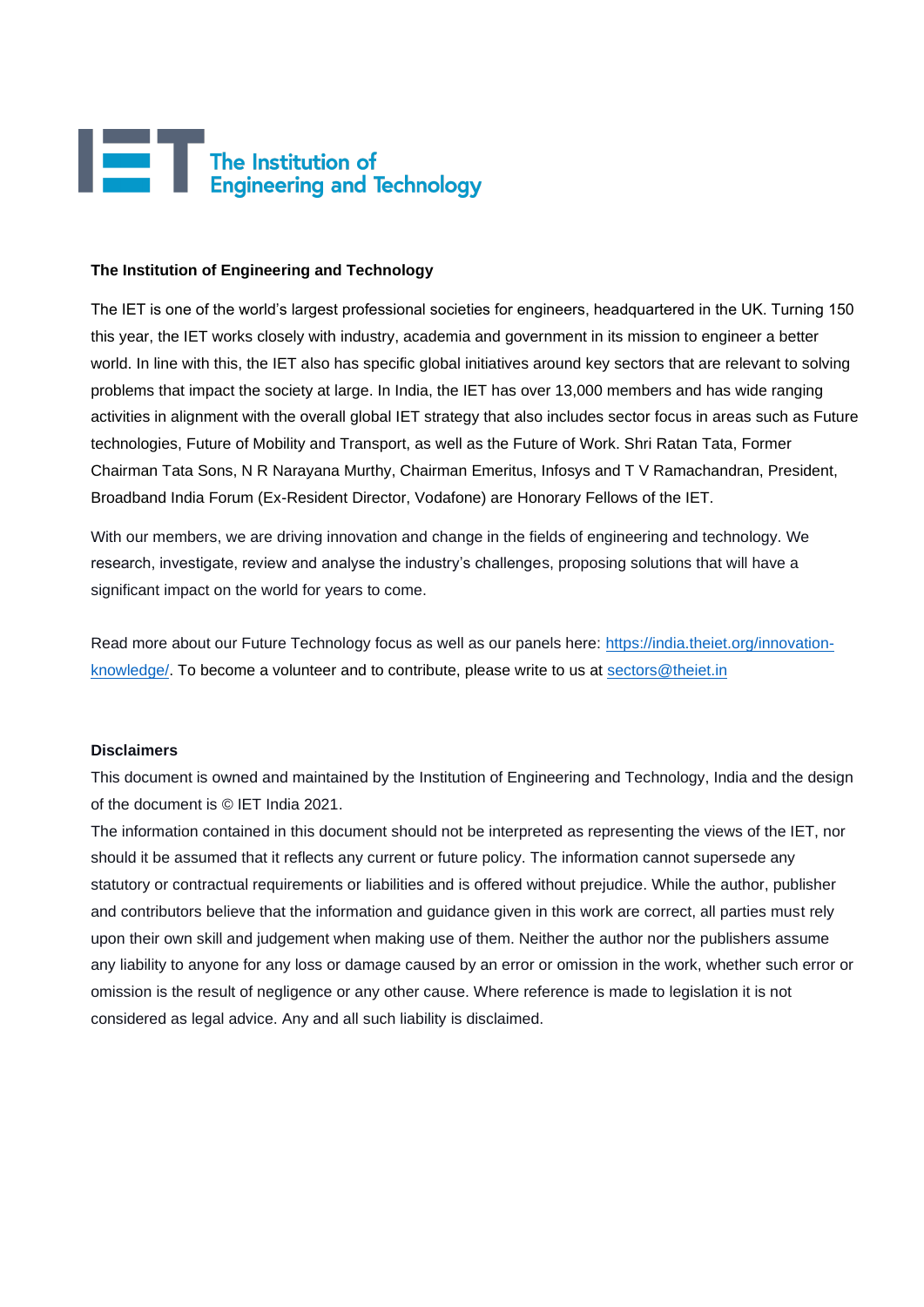# **Personal Data Protection Bill and Patient Privacy**

*How should the Indian healthcare system comply?*

The Personal Data Protection (PDP) Bill has been garnering several responses from various industries and The Personal Data Protection (PDP) Bill has been gamening several responses from vanous industries and<br>sectors that has led to a large amount of re-tweaking and reconfiguration of the bill. While it is a step towards creating awareness around every individual's right to data privacy, it compels organisations from various sectors to make considerable changes to their data management systems and privacy policies. Given the stringent policies it presents for collecting, processing, and securing personal data, it completes the existing framework of regulations that needs to be in place to match the pace of the current digital development.

Healthcare is one of the most trusted systems by the public with their personal data. This has majorly been a result of the advent of digitalisation in this sector which has enabled patients to have easy access to doctors through teleconsultations. This, however, means that hospitals and doctors have access to patient records (including health insurance information, financial records, patient test results and biometric information) due to cheaper storage, volumes of transactions happening between doctors and patients over digital platforms and the widespread use of the internet. This access to sensitive and private data comes with its unique challenges and requires new standards to improve healthcare systems, policies, and processes. While the PDP Bill is a step in this direction, are the hospitals ready for it? How will the Indian healthcare system comply with the provisions of the bill?

This document lays out the opinions of the IET Future Tech Panel's Healthcare Working Group on the steps that hospitals need to consider for evaluating their readiness for the bill and to prepare themselves better for the future.

### **IET Future Tech panel advisory**

#### **Data discovery**

- •Spend time and effort in establishing processes for data discovery
- •Discover data that the hospital already has and put a protocol in place to do it seamlessly
- Reassess all data collection methods and requirements

## **Record management**

- •Put in practice record management protocols.
- •Find answers to how the records will be stored and for how long
- •All record management and storage protocols must work with data discovery processes

#### **Clinical and other staff sensitivity**

- •Sensitise staff around patient and personal data
- •Devise training programs to educate the staff on the provisions of the draft bill
- •Run mock exercises to ensure that the training is being well received by the staff and is effective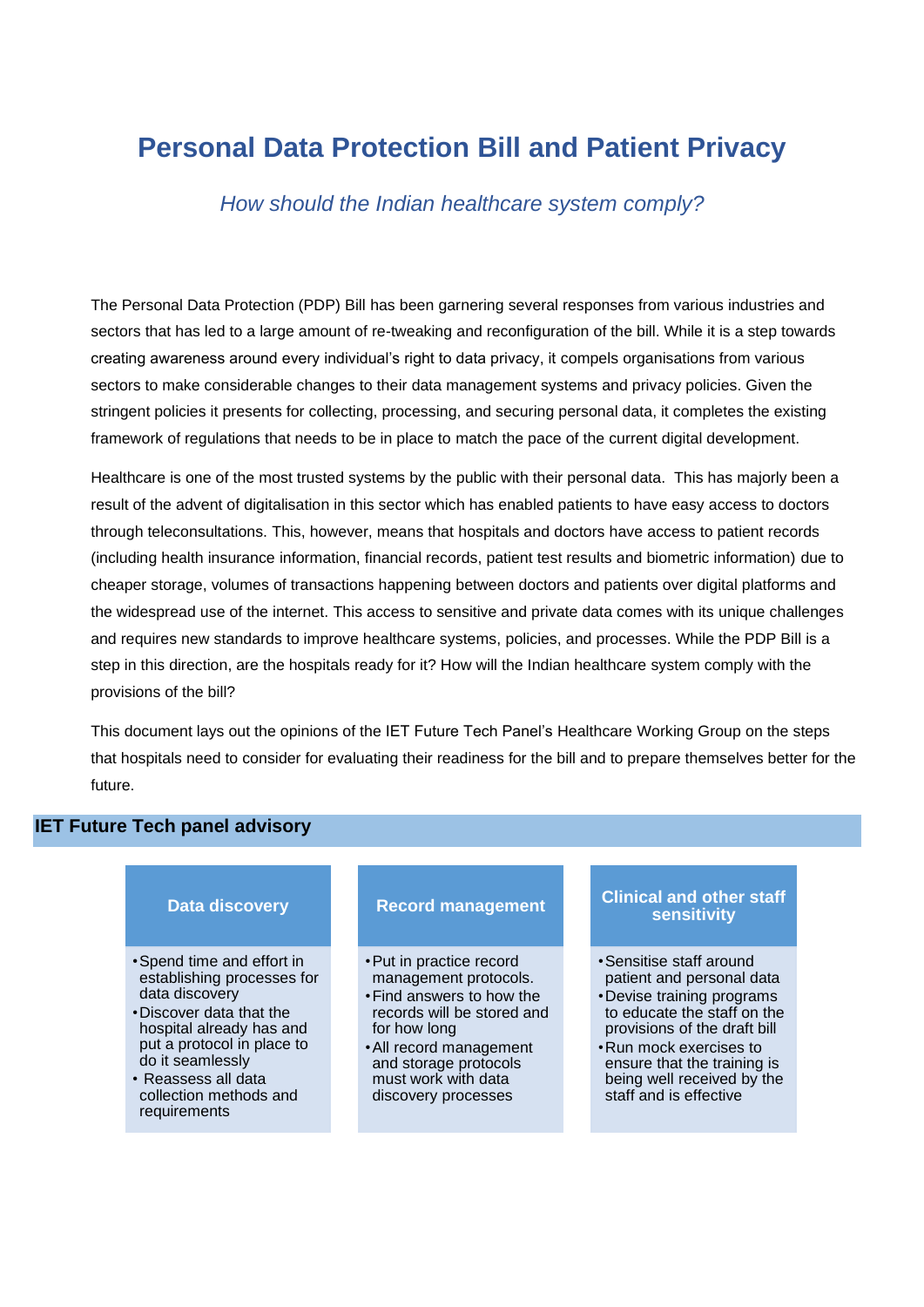#### **Data discovery**

Hospitals will have to spend a lot of time and effort in establishing processes for data discovery. Today, data is collected at various places like OPD (Outpatient Department), Pharmacy, Diagnosis, Healthcare Services, Patient Attenders among others. Most of these systems are decentralised and non-interoperable. Hence, the ability to discover data that the hospital already has and put a protocol in place to do it seamlessly would be an absolute necessity.

Though this would involve technology, the key would be to identify the right processes, and the talent organisation for the same, before selecting the technology. Also, all data collection methods and requirements would have to be reassessed. Does the hospital really need that data if it is PIA? A good example is hospital attenders who work with the patients to take care of them are required to wear badges or passes with their name and age on it, do we really need to collect it and if yes then how are we going to handle that data?

#### **Record management**

Hospitals maintain years of patient records. Many of the old Indian hospitals have rooms full of paper records that are kept there for various compliances, statutory and insurance requirements.

With the advent of the PDP bill, hospitals will need to put in practice record management protocols. The key considerations would be to find answers to how the records will be stored and for how long, how are the hospitals planning to sunset older records.

Also, if digital and Artificial Intelligence (AI) programs must be used, the data storage would have to be defined against requirements for machine learning. All record management and storage protocols must work with data discovery processes. This is to ensure that data is treated in a seamless manner.

#### **Clinical and other staff sensitivity**

While defining processes, protocols, talent, and technology might take time, hospitals should embark on an immediate task for sensitising the staff around patient and personal data. Most analyst firms believe that majority data loss and leakage incidents happen due to improper sensitisation and training.

Hospitals would need to devise training programs to educate the staff on the provisions of the draft bill, they would also have to run mock exercises to ensure that the training is being well received by the staff and is effective.

While digital is really helping patients and doctors to come together, it is important for hospitals to get the people, process and technology in place to ensure that the data collected due to this process is handled properly.

In conclusion, while the draft data privacy bill is a key step in the development of a privacy mindset in India, hospitals would need to start preparing for this situation and the above three areas are the key ones to start thinking about right away.